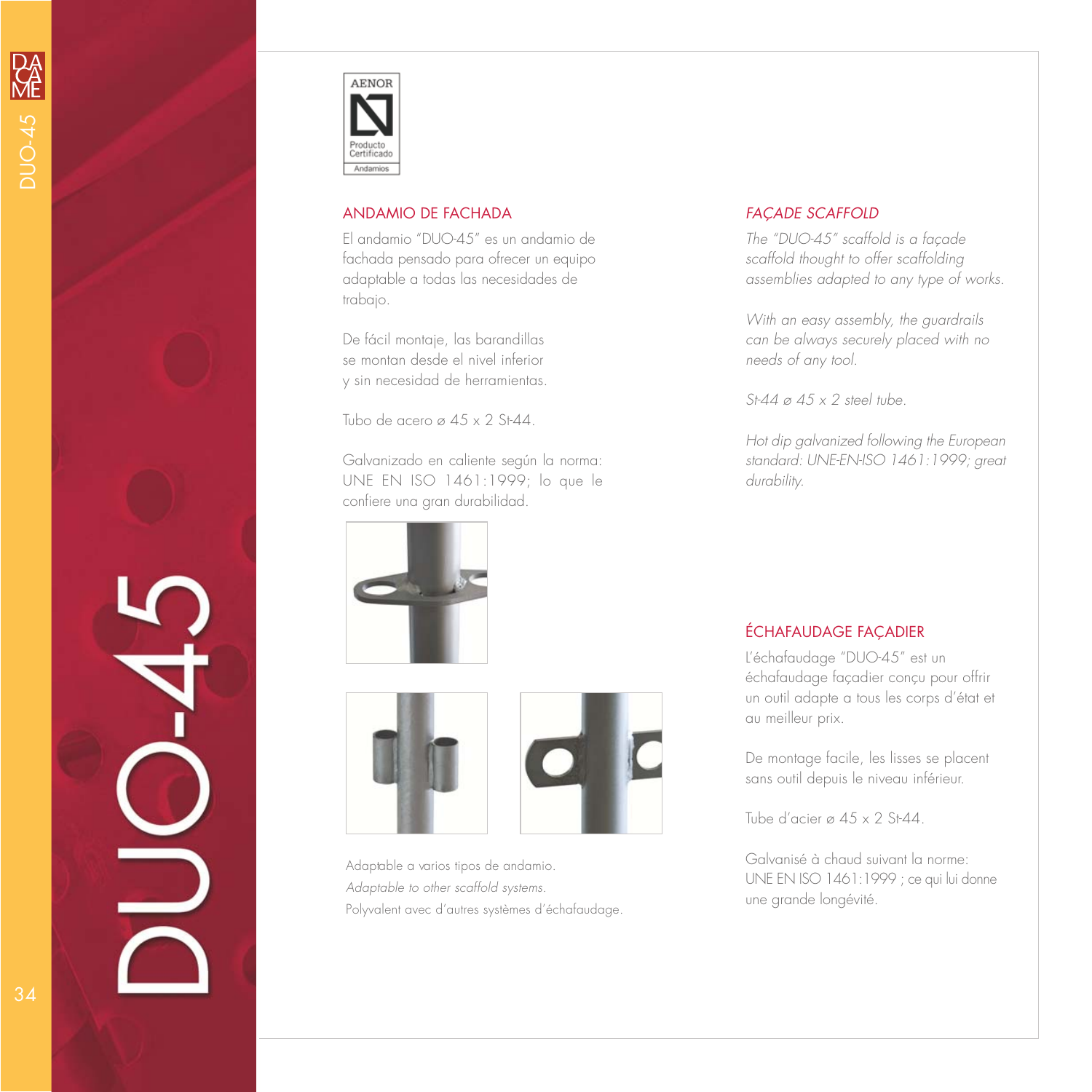

降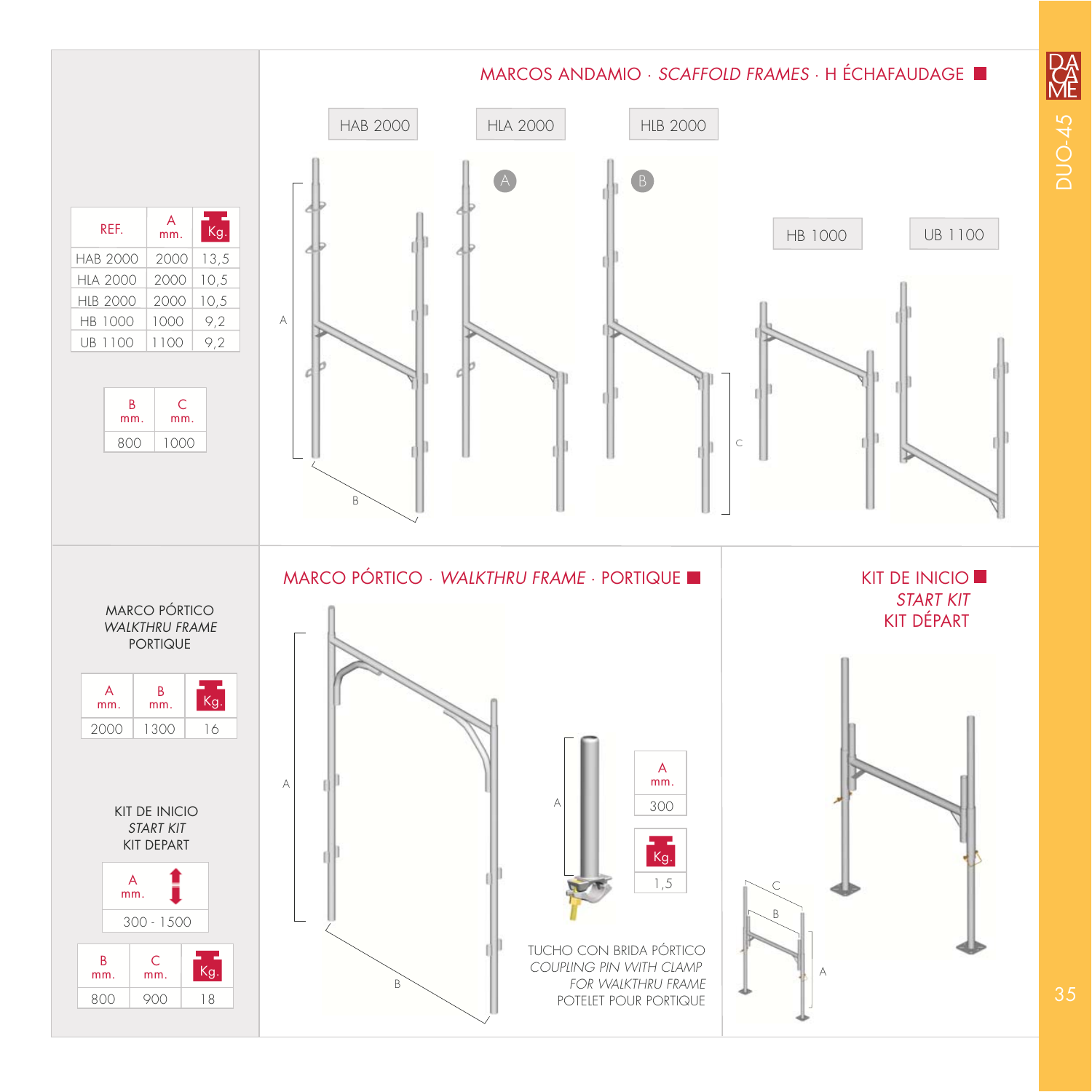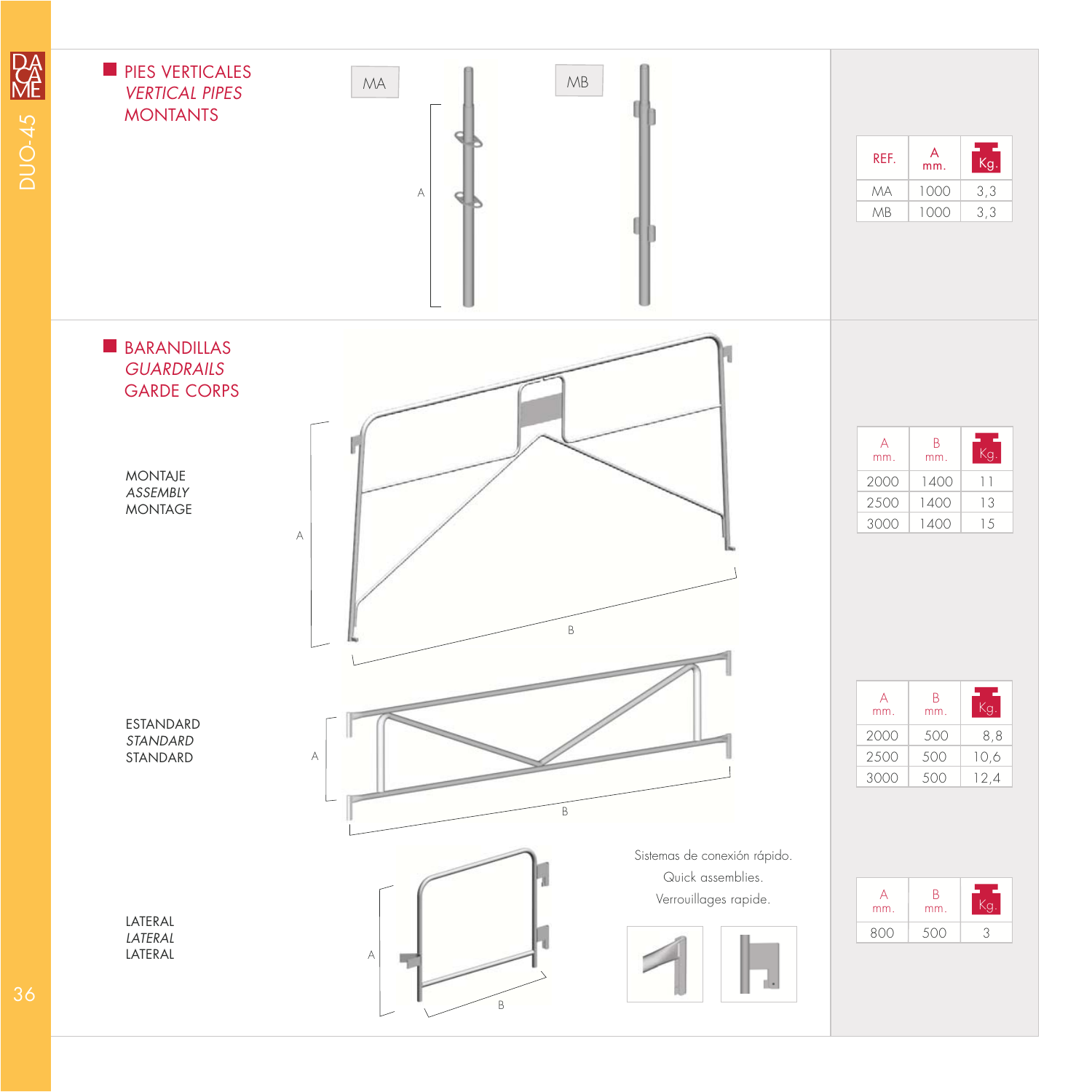

**DA**<br>ME **DUO-45**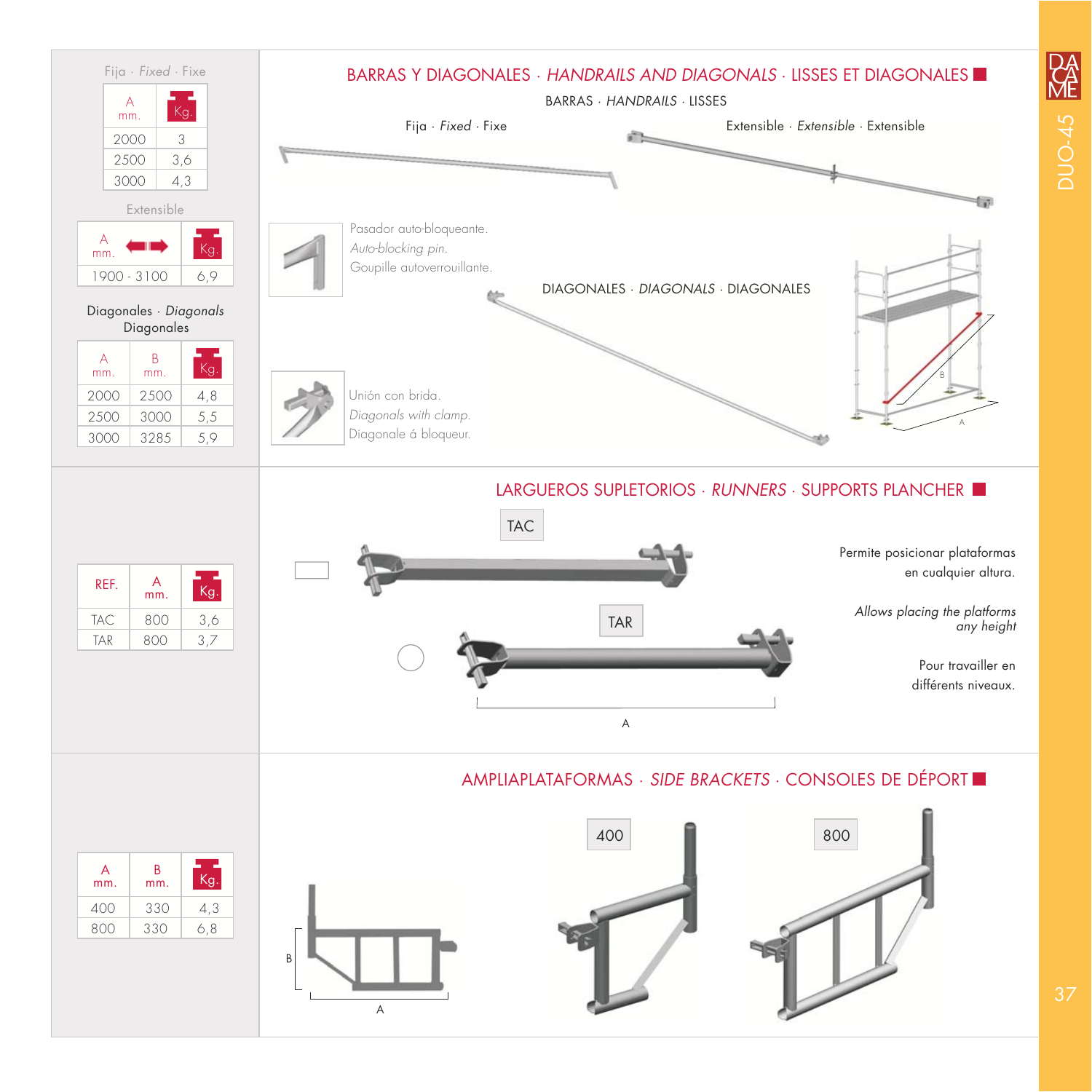## **PLATAFORMAS METÁLICAS FIJAS · FIXED STEEL PLATFORMS · PLANCHERS ACIER FIXES**